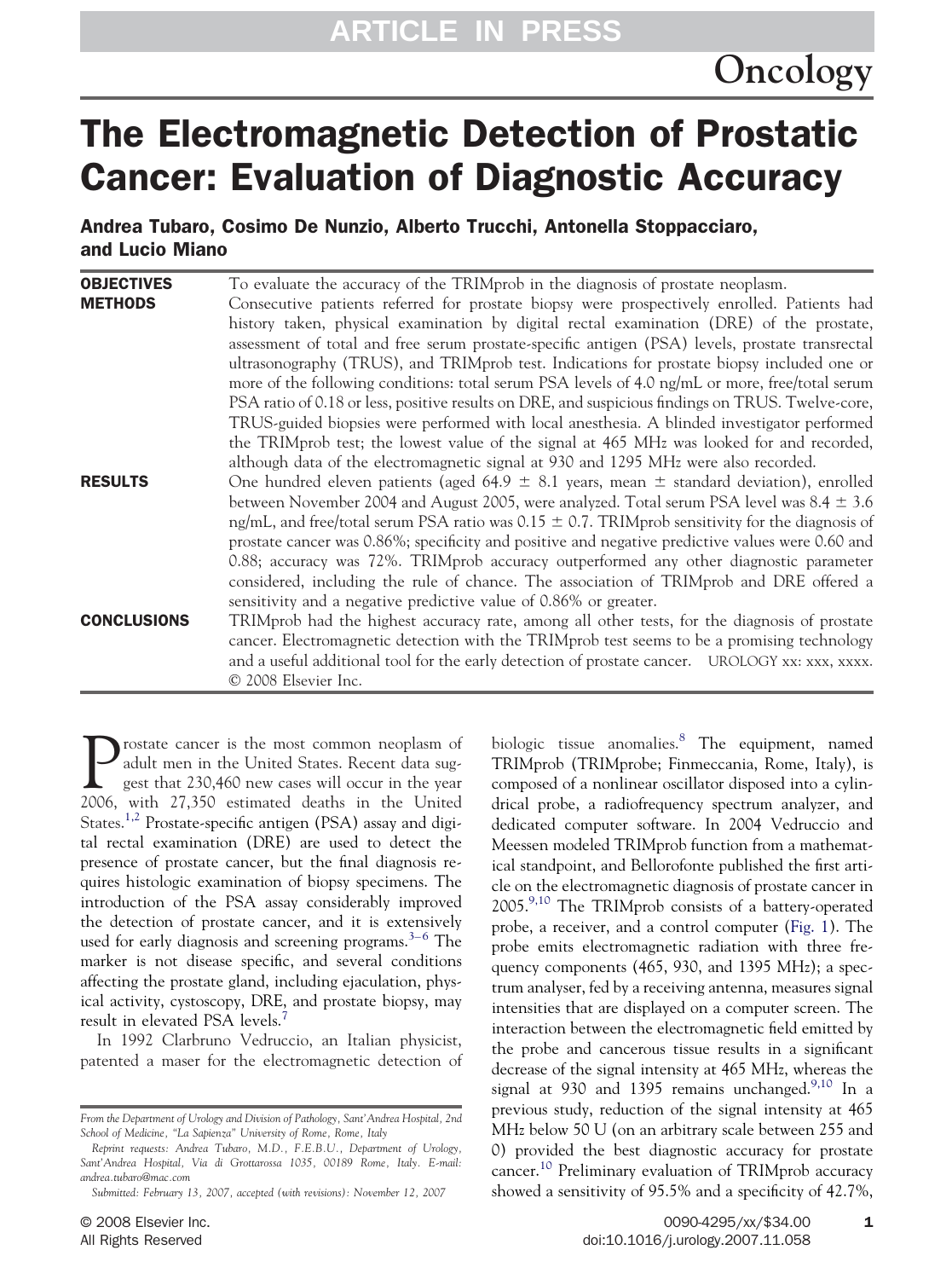# **ARTICLE IN PRESS**

<span id="page-1-0"></span>

Figure 1. The TRIMprob system is composed of the exploratory probe, the receiver (a spectrum analyzer), and a laptop computer with dedicated software to manage patient information and store TRIMprob data.

with a positive predictive value (PPV) of 63.6% and a negative predictive value (NPV) of 89.8%.[10](#page-4-0)

Our prospective study aimed at verifying the experience of Bellorofonte *et al.* The objective of the study was to evaluate the accuracy of the TRIMprob test, total PSA, free/total PSA ratio, DRE, and transrectal ultrasonography (TRUS) in the diagnosis of prostate neoplasm in a prospective study.

#### MATERIAL AND METHODS

Patients referred to our outpatient clinic for early diagnosis of prostate cancer between November 2004 and August 2005 were consecutively enrolled after receipt of informed consent. Study parameters included medical history, physical examination with DRE, TRUS evaluation (5 to 10 MHz bi-convex endocavitary probe [ref. 8808] and Falcon ultrasound equipment [BK Medical, Milan, Italy]), total and free serum PSA values, and TRIMprob evaluation. Prostate-specific antigen was measured with the IMMULITE DPC system (Medical System SPA, Genoa, Italy). Inclusion criteria for prostate biopsy consisted of one or more of the following conditions: total PSA level 4.0 ng/mL or greater, free/total PSA ratio 0.18% or less, abnormal results on DRE (presence of a palpable nodule and/or increased firmness), and abnormal results on TRUS (hypoechogenic lesion). Exclusion criteria included prior diagnosis of prostate cancer, prior prostate surgery, and treatment with 5-alpha reductase inhibitors. The TRIMprob room was free from relevant electromagnetic interference; no other electrical devices, including mobile telephones or medical devices, were allowed. The TRIMprob test was performed by a single operator (C.D.N.) blind to patient status according to the technique described by Bellorofonte *et al.*[10](#page-4-0) The prostate gland was explored with a transperineal approach with the patient normally dressed, standing 2 m in front of the receiver with the legs slightly apart<sup>10</sup>; when the lowest signal intensity at 465 MHz was measured, signal intensity values at 465, 930, and 1395 MHz were recorded by the TRIMprob computer software and data stored in the patient file.

Prostate biopsy was performed under local anaesthesia (10 mL of 1% lidocaine and a 22-gauge needle) with a TRUS-



Figure 2. Flow diagram of patients undergoing prostate biopsy. Patients with a significant decrease of the electromagnetic signal at 465 MHz were labeled as "positive," and those without any significant decrease were described as "negative."

guided approach.<sup>11</sup> All patients underwent 12-core biopsy with a 16-gauge needle (Magnum 1000; BARD, Rome, Italy) and a spring-loaded biopsy gun (MG1522; BARD). Each biopsy core was individually processed according to standard histologic procedures and stained with hematoxylin and eosin.

The study was designed and carried out according to the criteria of the Standards for Reporting of Diagnostic Accuracy initiative[.12](#page-4-0) A coin toss was used as reference for the rule of chance in the evaluation of diagnostic accuracy.

Data were analyzed with SPSS 12.0 software (SPSS, Milan, Italy); sensitivity, specificity, accuracy, and positive and negative predictive value of the TRIMprob test, total PSA, free/total PSA ratio, DRE, and TRUS for the detection of prostatic cancer were calculated. Analysis of variance for independent variables was performed with the Student *t* test and the Mann-Whitney test when appropriate. Correlation between study parameters and biopsy outcome was calculated with the chisquare test. Multivariate analysis was performed, evaluating the TRIMprob dichotomic results, associated to the results of the other examinations (total PSA, free/total PSA ratio, DRE, TRUS), and the diagnostic accuracy of associated diagnostic tests was calculated. An alpha value of 0.05 was used as the threshold for significance.

#### RESULTS

Characteristics of the study cohort are summarized in [Table](#page-2-0) [1.](#page-2-0) A total of 111 subjects were evaluable for analysis. Mean ( $\pm$  standard deviation) patient age was 64.9  $\pm$  8.1 years, total serum PSA level was  $8.4 \pm 3.6$  ng/mL, and free/total serum PSA ratio was  $0.15 \pm 0.7$ . TRIMprob test results were abnormal in 63 patients (57%), and 38 patients had a positive biopsy (11 had a Gleason score of 6, 24 a Gleason score of 7, 2 a Gleason score of 9, and 1 a Gleason score of 10). Forty-eight patients had normal TRIMprob test results, and 42 had negative results on biopsy, whereas 6 were diagnosed with prostate cancer (2 patients had a Gleason score of 6 and 4 a Gleason score of 7). Overall, 44 prostate cancers were detected (Fig. 2).

Chi-square test of individual parameters versus the outcome of prostate biopsy showed a significant correla-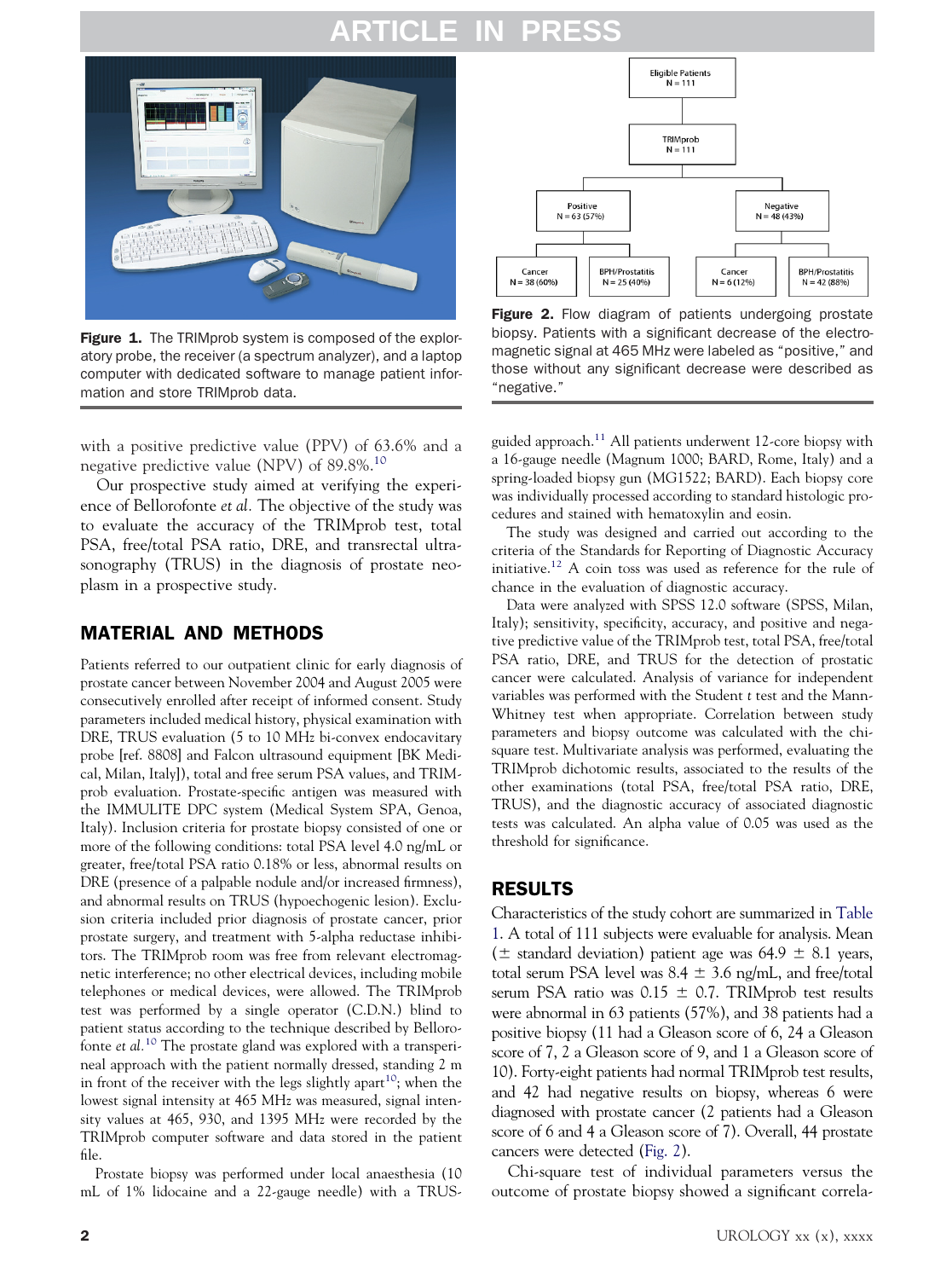# **ARTICLE IN PRESS**

<span id="page-2-0"></span>**Table 1.** Characteristics of patients undergoing prostate biopsy (categories are not mutually exclusive)

|                 | Total PSA $\geq$ 4 ng/mL | Free/total PSA<br>ratio $\leq 0.18$ | Abnormal results<br>on DRE | Abnormal results<br>on TRUS | Patients, n (%) |
|-----------------|--------------------------|-------------------------------------|----------------------------|-----------------------------|-----------------|
|                 |                          |                                     |                            |                             | 28              |
|                 |                          |                                     |                            |                             | 28              |
|                 |                          |                                     |                            |                             |                 |
|                 |                          |                                     |                            |                             | n               |
|                 |                          |                                     |                            |                             |                 |
|                 |                          |                                     |                            |                             |                 |
|                 |                          |                                     |                            |                             |                 |
|                 |                          |                                     |                            |                             |                 |
|                 |                          |                                     |                            |                             |                 |
|                 |                          |                                     |                            |                             |                 |
|                 |                          |                                     |                            |                             |                 |
|                 |                          |                                     |                            |                             | 6               |
|                 |                          |                                     |                            |                             | 11              |
|                 |                          |                                     |                            |                             |                 |
|                 |                          |                                     |                            |                             |                 |
| Patients, n (%) | 96 (86.5)                | 60 (54)                             | 25 (22.5)                  | 33(29.7)                    | 111 (100)       |

 $PSA =$  prostate-specific antigen; DRE = digital rectal examination; TRUS = transrectal ultrasound.

TABLE 2. Sensitivity, specificity, positive and negative predictive value, and accuracy of individual and associated diagnostic parameters

| Parameter                     | Sensitivity | Specificity | Positive predictive value | Negative predictive value | Accuracy |
|-------------------------------|-------------|-------------|---------------------------|---------------------------|----------|
| Individual parameters         |             |             |                           |                           |          |
| <b>TRIMprob</b>               | 0.86        | 0.63        | 0.60                      | 0.88                      | 0.72     |
| Total PSA ( $\geq$ 4.0 ng/mL) | 0.90        | 0.16        | 0.41                      | 0.73                      | 0.45     |
| Free/total PSA $(\leq 0.18)$  | 0.78        | 0.34        | 0.35                      | 0.72                      | 0.50     |
| <b>DRE</b>                    | 0.40        | 0.88        | 0.69                      | 0.69                      | 0.69     |
| <b>TRUS</b>                   | 0.36        | 0.79        | 0.69                      | 0.48                      | 0.55     |
| Coin toss                     | 0.45        | 0.54        | 0.36                      | 0.63                      | 0.55     |
| Associated parameters         |             |             |                           |                           |          |
| $TRIMprob + DRE$              | 0.96        | 0.57        | 0.59                      | 0.95                      | 0.72     |
| Total PSA $+$ DRE             | 0.96        | 0.13        | 0.42                      | 0.82                      | 0.46     |
| Free/total PSA $+$ DRE        | 0.81        | 0.53        | 0.51                      | 0.82                      | 0.64     |

 $PSA =$  prostate-specific antigen; DRE = digital rectal examination; TRUS = transrectal ultrasound.

tion between results of TRIMprob plus DRE and biopsy outcome, with a Cramer's V of 0.508  $(P < 0.001)$  and 0.337 (P < 0.001), respectively. No significant correlation was found for total PSA level and PSA ratio. Analysis of TRIMprob data showed a sensitivity of 86% and specificity of 63%. The accuracy rate was 72%; a PPV of 60% and a NPV of 88% were calculated. Diagnostic accuracy of TRIMprob, total serum PSA level, free/total PSA ratio, DRE, and TRUS are summarized in Table 2.

Chi-square test for associated parameters versus the outcome of prostate biopsy resulted in a significant correlation between TRIMprob plus DRE and free/total PSA ratio plus DRE and biopsy outcome, with a Cramer's V of 0.532 (*P* -0.001) and 0.337 (*P* -0.001), respectively. Evaluation of diagnostic accuracy for associated diagnostic parameters confirmed that the association of TRIMprob and DRE produced the best diagnostic accuracy (Table 2).

#### COMMENT

Studies of diagnostic accuracy are not without bias, and results remain valid for the observed population,

UROLOGY  $xx(x)$ ,  $xxxxx$  3

particularly in prostate cancer studies, for which the source of error is fourfold. As long as the use of prostate biopsy is restricted to patients at risk for prostate cancer, the study cohort is inevitably characterized by a higher incidence of disease compared with the general population (40% versus 15% to 20%). Furthermore, false-negative biopsy results inevitably occur notwithstanding the increasing number of cores obtained in each patient. Inclusion criteria for the present study can be considered conservative because patients with a total PSA value of 4.0 ng/mL or lower could only be included in case of a low free/total PSA ratio, positive results on DRE, or suspicious results on TRUS. The negative predictive value of TRIMprob analysis seems to be high, and the evaluation of its accuracy in patients with PSA levels below 4.0 ng/mL is currently underway. The TRIMprob was able to identify prostate cancer irrespective of Gleason score (patients with Gleason scores from 6 to 10 were correctly identified by the TRIMprob), and false-negative cases were in the Gleason 6 and 7 range. No correlation was found between TRIMprob signal and the number of positive cores and/or the extent of their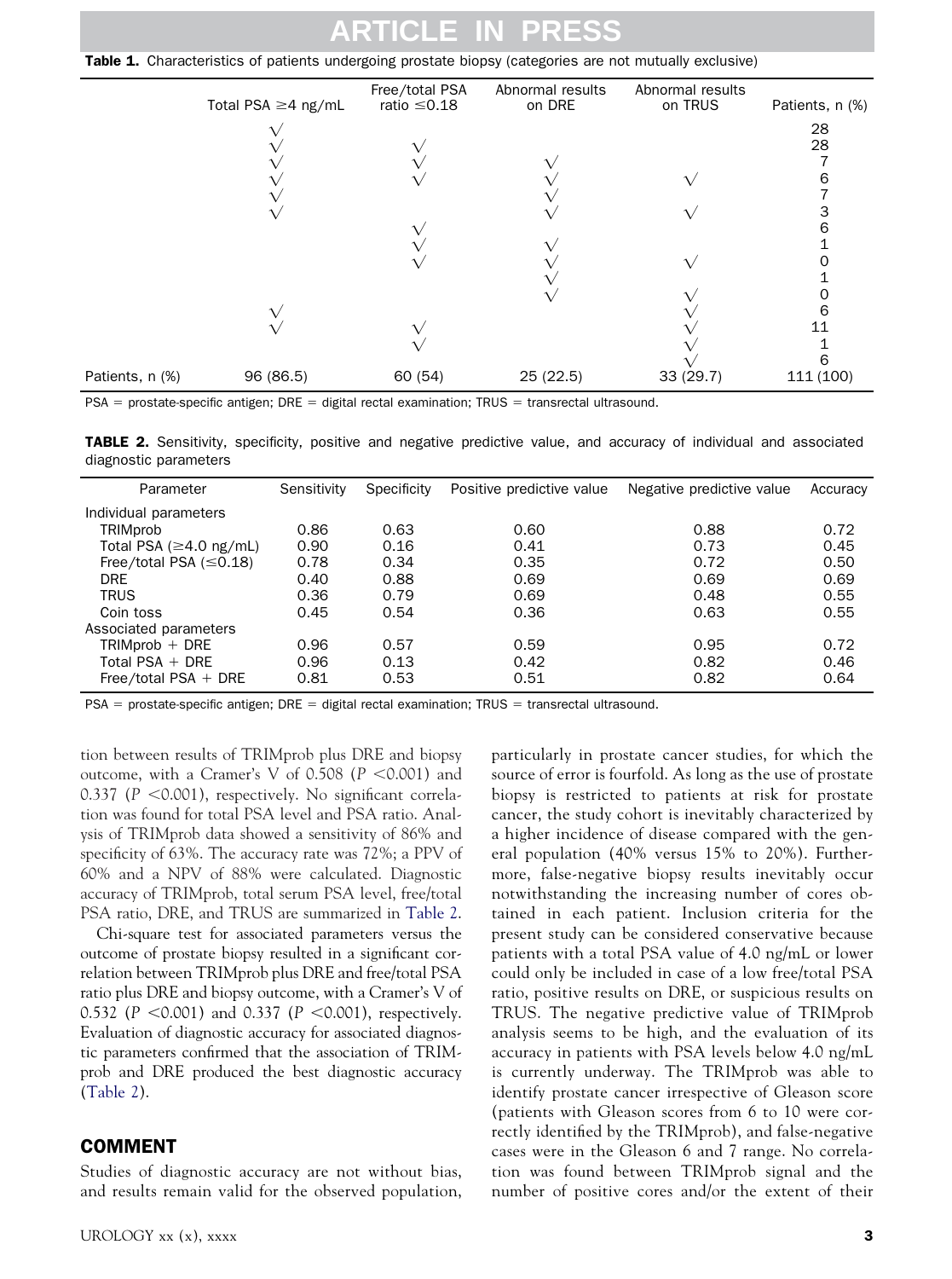# **ARTICLE IN PRES**

<span id="page-3-0"></span>involvement (data not shown). Analysis of the relationship between TRIMprob signal and prostate cancer volume or location is beyond the scope of this study and will be the subject of a future report. Another unresolved problem is the availability of "true negative" cases from the patient cohort as long as only patients at risk for prostate cancer were included. In a previous study a cohort of young male patients referred to the outpatient clinic for infertility was used; a very high intensity of the signal at 465 MHz was found in this patient cohort, which proved to be significantly different from results in patients with prostate can- $cer.<sup>10</sup>$  $cer.<sup>10</sup>$  $cer.<sup>10</sup>$ 

The results of this study confirm the data previously published by Bellorofonte.[10](#page-4-0) Comparison of the accuracy data obtained in the two studies is reassuring; the slight decrease in the TRIMprob sensitivity (from 95% to 86%) is compensated by a larger increase in specificity (from 43% to 63%). The observed differences in the accuracy of the remaining parameters depend on the different subject populations and chance. In both studies electromagnetic analysis provided the best NPV, which may reduce unnecessary biopsies in patients with very low risk. The different results obtained with TRUS may depend on interpretation of the ultrasound picture; in Bellorofonte's study a high sensitivity was compensated by a low specificity, whereas a more conservative approach was used in the present study and the very high specificity was balanced by a significant reduction of sensitivity.<sup>[10](#page-4-0)</sup> Overall we are very satisfied with our results; electromagnetic analysis of the prostate in more than 1150 patients enabled us to achieve a level of accuracy that seems to be of clinical value. Interestingly, TRIMprob was the only test that outperformed the "rule of chance" in both sensitivity and specificity. The association of TRIMprob and DRE provided the best diagnostic accuracy among the various combinations of diagnostic tests, with a sensitivity and negative predictive value of 95% or greater, which may be of interest from a clinical standpoint.

After the initial article from Bellorofonte, three additional articles were published in the peer-review literature showing the diagnostic potential of the TRIMprob in breast, thyroid, and bladder cancer.[13–15](#page-4-0) An article on the use of "intelligent probes" for the electromagnetic diagnosis of cancer recently appeared in the peer-re-viewed literature,<sup>[16](#page-4-0)</sup> and the TRIMprob is just one of these new probes.

The TRIMprob device is not without limitations because the probe is manually operated, but the results of a multicenter study conducted in Italy confirmed the diagnostic accuracy and have recently been accepted for publication. Scanning of the prostate is performed blindly, and the system is not fused with an imaging device; the availability of fusion software may help address this problem in the future. Possible interference caused by the presence of cancerous tissue in other pelvic organs (rectum and bladder) is theoretically possible but did not seem to be a problem in this case series (all enrolled patients are still followed up in our outpatient clinic, and no evidence of bladder or rectum/colon cancer has appeared to date).

TRIMprob analysis is not yet included in the diagnostic algorithm of prostate cancer, and further research is required to corroborate current data.

Electromagnetic detection of cancer is a fascinating subject that is finally turning from a hypothesis into a real possibility. The incomplete understanding of the physical rules governing the nonthermal interactions of electromagnetic radiation with biological tissues disturbs us all, but the subject goes well beyond the understanding of the average urologist. Analysis of TRIMprob performance in experimental prostate, melanoma, and breast tumors implanted in nude mice has been completed, and data will be submitted for publication shortly.

#### CONCLUSIONS

The TRIMprob device opened a new perspective in the management of prostate cancer, but a new culture and a new language must be developed to fully exploit its possibility. Research programs on electromagnetic detection of cancer are finally taking off, and we expect an exponential growth of the research in this area. Urology is again facing the challenge of opening a new field; the ultimate role of electromagnetic diagnosis of prostate cancer is yet to be defined, but we would like to believe that we have already entered a new era.

#### References

- 1. Centers for Disease Control and Prevention, Department of Health and Human Sciences United States Cancer Statistics (USCS), 1999-2004, Cancer Incidence and Mortality [\(http://www.apps.](http://www.apps.nccd.cdc.gov/nscs) [nccd.cdc.gov/nscs\)](http://www.apps.nccd.cdc.gov/nscs). Accessed October 2, 2007.
- 2. Jemal A, Siegel R, Ward E, *et al:* Cancer statistics, 2006. CA Cancer J Clin **56:** 106 –130, 2006.
- 3. Hankey BF, Feuer EJ, Clegg LX, *et al:* Cancer surveillance series: interpreting trends in prostate cancer—part I: evidence of the effects of screening in recent prostate cancer incidence, mortality, and survival rates. J Natl Cancer Inst **91:** 1017–1024, 1999.
- 4. Catalona WJ, Smith DS, Ratliff TL, *et al:* Detection of organ confined prostate cancer is increased through prostate specific antigen based screening. JAMA **270:** 48 –54, 1993.
- 5. Labrie F, Candas B, Dupont A, *et al:* Screening decrease prostate cancer death: first analysis of the 1988 Quebec Prospective Randomized Controlled Trial. Prostate **38:** 83–91, 1999.
- 6. Bartsch G, Horninger W, Klocker H, *et al:* Prostate cancer mortality after introduction of prostate specific antigen mass screening in the Federal State of Tyrol, Austria. Urology **58:** 417– 424, 2001.
- 7. Haese A, and Partin A: Total, complexed and free PSA forms and human glandular kallikrein 2: clinical application for early detection of prostatic cancer, in Klein (Ed): EA *Management of Prostate Cancer*, Totowa, NJ, Humana Press, 2004, pp 15–36.
- 8. Vedruccio C. Electromagnetic analyzer of anisotropy in chemical organized systems. Patent WO 01/07909A1, February 1, 2001; July 26, 2000.
- 9. Vedruccio C, Meessen A. EM cancer detection by means of nonlinear resonance interaction. Paper presented at the Progress in